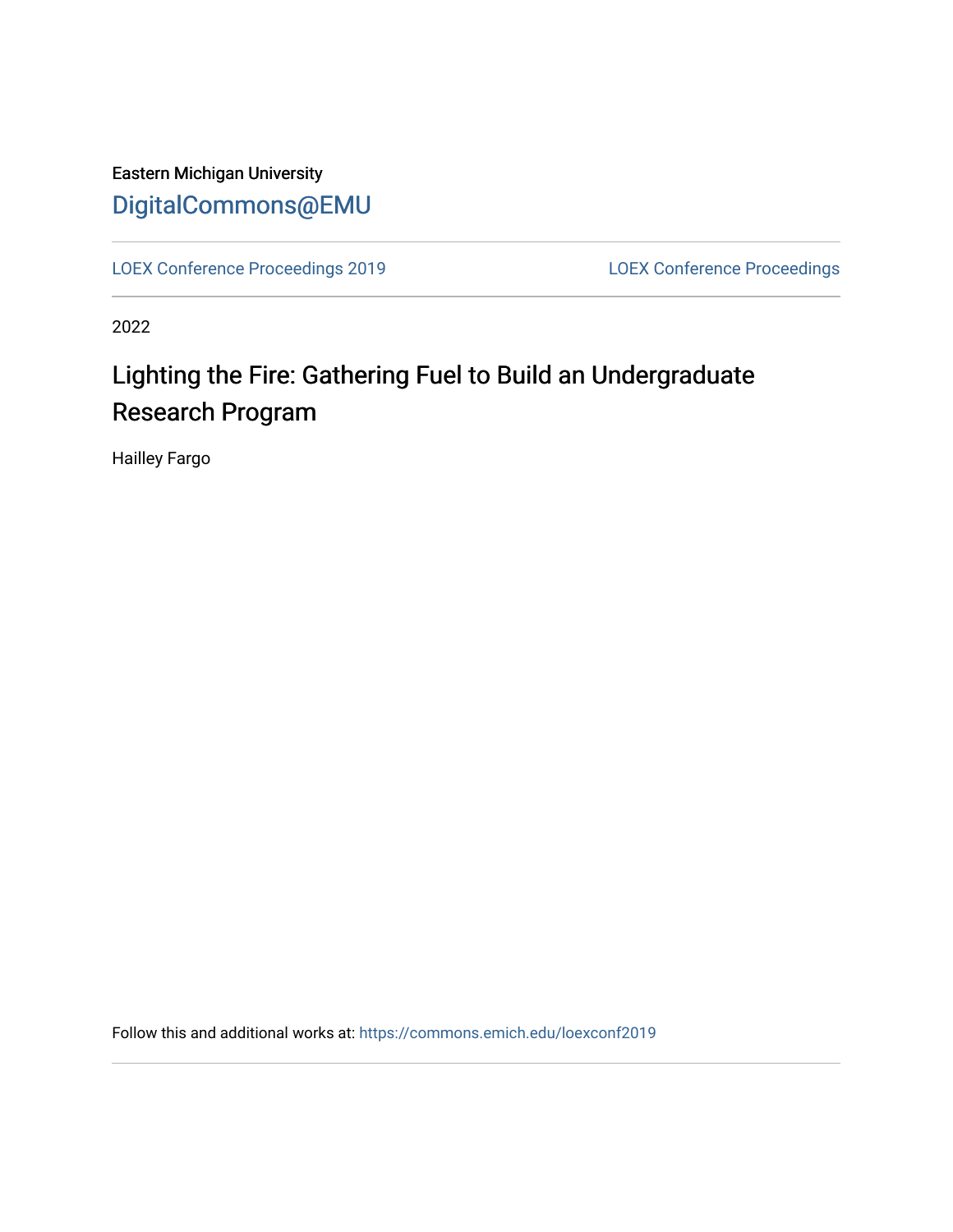# **LIGHTING THE FIRE: GATHERING FUEL TO BUILD AN UNDERGRADUATE RESEARCH PROGRAM**

### **HAILLEY FARGO**

#### **OVERVIEW**

Libraries continue to explore ways to be collaborators with undergraduate research experiences. For students to emerge as scholars, they must exhibit information literacy skills and learn how to enter their disciplinary conversations. However, based on the setup of undergraduate research programs, traditionally, libraries might only be used for its space and auxiliary resources. This paper will showcase how an information literacy award, given to emerging student-scholars, helped to build a robust undergraduate research program across multi-campus library system that includes both large and small campus communities. In giving out this award, the library identified opportunities for intervention and became a key stakeholder in supporting undergraduate research across the Commonwealth.

#### **UNDERGRADUATE RESEARCH & LIBRARIES**

Within higher education, undergraduate research has been embraced as a meaningful student engagement. This embrace started with the 1998 Boyer Commission report, which outlined a new university ecosystem where students and faculty would collaborate and be both learners and researchers. Even before the Boyer Commission report, Ernest Boyer wrote about his vision for "a more inclusive view of what it means to be a scholar"  $(1990, p. 24)$ . Since then, institutions have continued to consider the role of the undergraduate student as an emerging scholar, who is learning about disciplinary conventions through the process of conducting meaningful research.

As with many student engagement opportunities, various definitions exist for undergraduate research. For the purpose of this contributed paper, undergraduate research will be defined using the definition provided by the Council on Undergraduate Research (CUR), a major organization focused on exploring undergraduate research within higher education. CUR defines undergraduate research (UGR) as "An inquiry or investigation conducted by an undergraduate student that makes an original intellectual or creative contribution to the discipline" (n.d.). A UGR experience provides students the ability to learn about their discipline, work closely with a faculty mentor, develop "skills in demand" that can be applied to future jobs (Altman et. al., 2019), and refine career plans, including the decision to pursue graduate school. Empirical studies, many within the sciences, have confirmed positive students gains (Ausubel, 2000; Handelsman et. al., 2004; Seymour, Hunter, Laursen, & Deatoni, 2004; Lopatto, 2007; Osborn & Karukstis, 2009; Laursen, Hunter, Seymour, Thiry, & Melton, 2010; Lopatto, 2010).

Academic libraries are a natural fit in supporting undergraduate research and librarians have sought out ways to be involved with these initiatives. As Hensley and Davis-Kahl mention in their introduction to a collection of case studies involving undergraduate research and libraries, "UGR has high expectations of students; hence, there is a clear role for librarians to engage with faculty and students as the library is positioned to teach and mention information skills and issues, central tenets of the research process" (2017, p. xxiii). Current library support for undergraduate research varies; Hensley, Shreeves, and Davis-Kahl (2014) found that libraries provide a spectrum of support for undergraduate research that includes physical space, digital resources, instruction, personalized workshops, and publishing support. This spectrum of support varies depending on the institution, how undergraduate research opportunities are organized and conducted, and the relationship the library has with stakeholders on campus.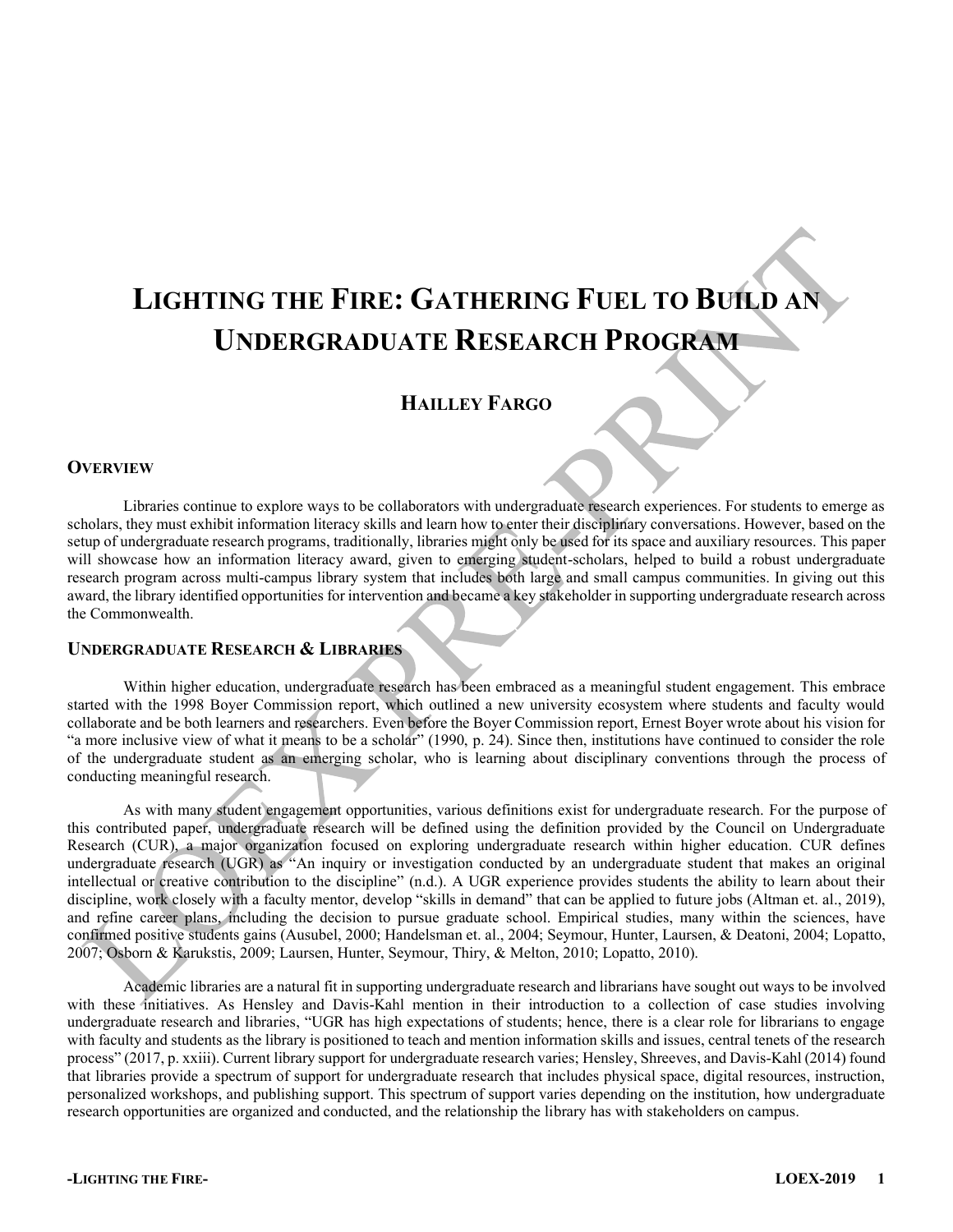#### **UNDERGRADUATE RESEARCH AT PENN STATE**

Penn State University is a multi-campus institution, with 24 campuses across the Commonwealth and a robust online education program. In total, Penn State's 2018 enrollment was 97,136 students; 82,098 of those students are undergraduates (Penn State, n.d.). Each campus has a unique set of students, some who stay until graduation, and others who transfer to another campus. Campus size varies as well; while the University Park campus has 46,000 students, there are campuses with under 1,000 students. Penn State is a decentralized system, making it difficult to track opportunities such as undergraduate research. Based on an internal task force report from 2013, around 50% of Penn State students take part in undergraduate research opportunities (Senate Task Force on Undergraduate Research). This informational report also identified barriers for undergraduate research at Penn State: lack of a centralized office, deciding what counts as a UGR experience, uncertainty regarding how students are trained to do this work, a need for increased professional development and support for faculty who mentor undergraduate students, and a need for increased availability and publicity of opportunities. Many of these barriers still exist today, but as the Libraries continue to focus energy and resources on UGR, our structure allows for support that could help combat some of these issues.

Within the Libraries, we are "one library, geographically dispersed." Logistically, we have one Dean of Libraries and everyone in the Libraries, throughout the Commonwealth, reports up. We share materials, ideas, and with the recent additions of strategic librarian positions, we have begun to align our approaches. Within an aligned approach, we value the campus community, the experts (library staff) who know the ins and outs of their campus and student body and strive to do work that fits our individual campus community, while sharing the same values and strategies for making this work meaningful. This built-in collaboration and aligned approach has set the Libraries up to be leaders in within Penn State for effectively and efficiently working across the Commonwealth.

Each spring, Penn State campuses host undergraduate research exhibitions to celebrate student scholarship. In 2014, the University Park library created "The Information Literacy Award." This award focuses more on the meta of the student research; students receive this award when their research showcases excellence in information literacy skills and use of library resources through the following areas: research process and strategies, source selection, source integration, citations, and social, ethical, or economic considerations in accessing information. During the research exhibition, judges from the library would review student posters and ask questions to assess the students' information literacy skills.

In 2016, a donor stepped forward to endow an Information Literacy Award Grand Prize given at the University Park exhibition. The grand prize is \$500 and became the biggest award given out at the exhibition. In 2017, the Libraries used additional endowment money to enable other campuses to give out this award. In the first year of offering monetary support, nine campuses gave The Information Literacy Award. However, each campus operated independently and used different rubrics to evaluate student work. While it was great to see this award offered at multiple campuses, the Libraries knew that an aligned approach would be needed in order to ensure that every student who received an Information Literacy Award was evaluated in similar ways. When the author of this paper stepped into the Student Engagement Librarian position, one of the biggest projects was to create an aligned approach to The Information Literacy Award and at the same time, begin to build a strategic program to support undergraduate research.

#### **CREATING AN ALIGNED APPROACH TO SUPPORT UNDERGRADUATE RESEARCH**

In Spring 2018, 17 campuses indicated interest in The Information Literacy Award. Representatives from each campus library met to discuss our new approach. Subcommittees were formed to help distribute the work and the larger group of representatives met three times before the exhibitions in April. The biggest priorities for the author's first year of leading the aligned approach included:

- Shared rubric to evaluate student work;
- Graphic to help begin to brand the award across the Commonwealth;
- Workshops to support students before their exhibitions
- Community of support within the Libraries for giving out this award.

Creating a common rubric was the highest priority for the Libraries. A subcommittee met to discuss the criteria and review rubrics used by various campuses in 2017. They decided to evaluate students based on their depth of knowledge around each criterion: from developing to exemplar. Our criteria stayed the same from previous iterations of the award; we evaluated students on their research process and strategies, source selection, source integration, citations, and social, ethical, or economic considerations in accessing information. The full rubric we created can be found in Appendix A. In creating this rubric, we knew the process would be iterative; this rubric would not be perfect, and we knew we would make revisions in the following year. Once the subcommittee approved the rubric, we shared it widely with the large group and encouraged our colleagues to note challenges and successes with the rubric, which would inform revisions in the second year.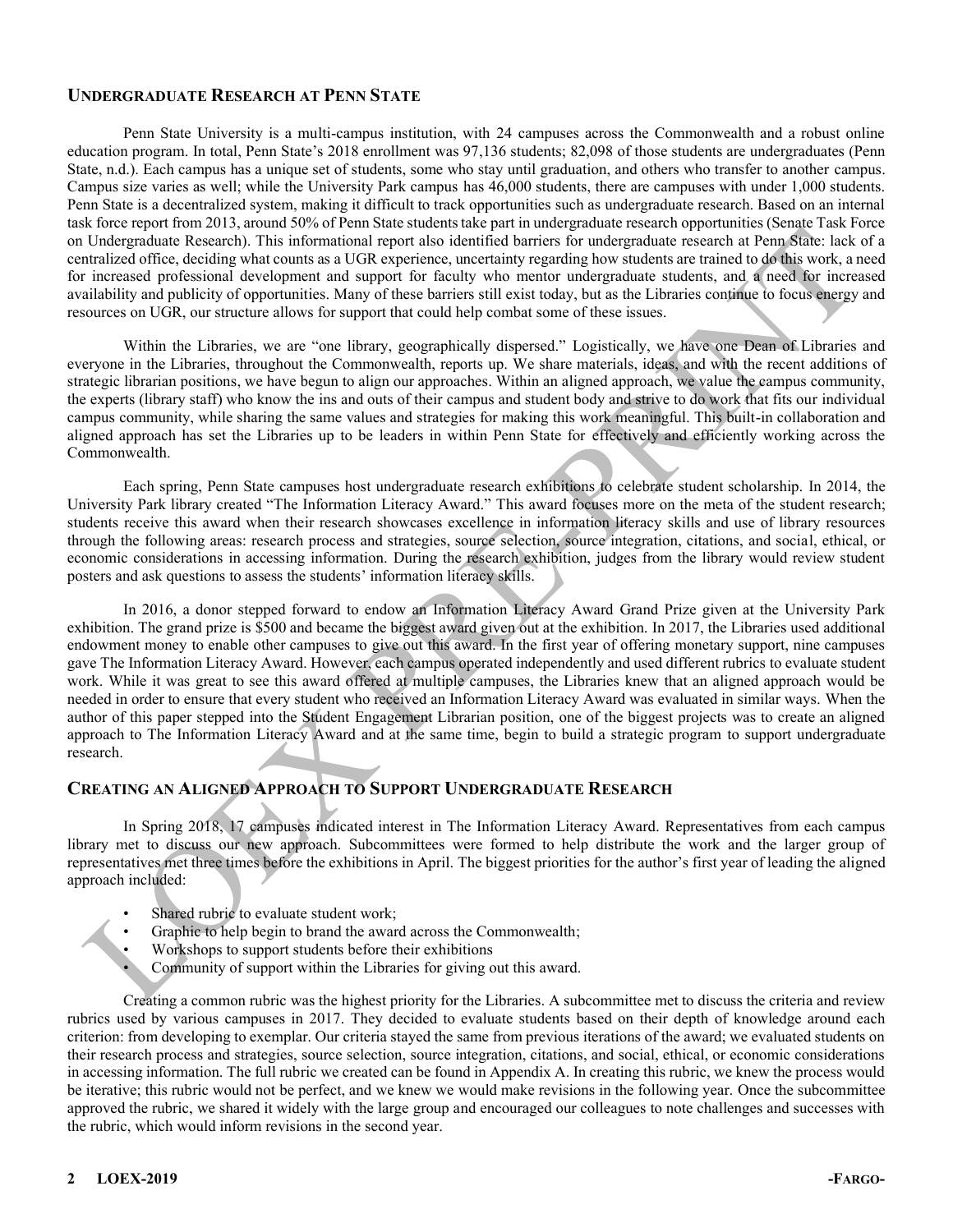Another group of colleagues met to create our first workshop-in-a-box. The goal of this model was to empower anyone, at any campus, to host a workshop that would support students in undergraduate research experiences. Each workshop would have clearly defined learning outcomes, a prepared slide deck, and shared assessment. Colleagues that would want to host a workshop simply had to download the materials, edit the slides slightly to reflect individual campus information, and they would be ready. In our first spring, we created one workshop: Designing and Creating Effective Research Posters. The Box folder with all the necessary materials was shared with the large group and once again, we encouraged our colleagues to make notes on what worked well and what could be fixed with this workshop. During the first spring, five campuses held this workshop on their campus.

#### **Year One Results**

Seventy-four students across 17 campuses were recognized with The Information Literacy Award in Spring 2018. While each campus had to use the same promotional graphics and rubric to evaluate student work, campuses got to make decisions around how they would give out this award. Some campuses asked students to opt-in to the award, providing a smaller pool to posters to evaluate in short period of time. Other campuses had the opportunity to review posters before their exhibition, and only evaluated information literacy skills found in the poster and any additional information the student provided. Campuses like University Park evaluated both the visual poster and then asked questions to the student to understand their research process. Through each exhibition, we learned more about how our students participate in undergraduate research and opportunities for future library support.

#### **YEAR TWO: AN ITERATIVE PROCESS**

After the Spring 2018 exhibitions, feedback was formally and informally gathered. Four topics emerged as priorities for the next year: developing best practices and promotion of the award, revising the rubric, creating more workshops, and designing a new rubric to evaluate creative accomplishments (beyond the poster format). The author of this paper created charges for each of these subcommittees and sought volunteers from the group she had worked with in the spring. The subcommittee work began Summer 2018 and continued through the fall semester. The only subcommittee that was disbanded was the creative accomplishments rubric, due to time constraints. A brief overview of each subcommittee's work is found below along with the results from our second year.

#### **Best Practices & Promotion**

This subcommittee focused on two major projects: renaming The Information Literacy Award and beginning to understand the various groups on each campus that organized the undergraduate research exhibition and the barriers for the Libraries in being full participants in these campus discussions.

In conversations with students and disciplinary faculty, it was clear that The Information Literacy Award did not resonate with this audience. If the Libraries wanted to grow this award (and support leading up to our exhibitions), a new name might help. The subcommittee came up with a variety of names, mainly focused around the idea of our students becoming researchers through this process and tried to avoid an award name with primarily library jargon. With a handful of names, the subcommittee created a survey and sent it out to all library employees who had been involved in Spring 2018 with this award. These library stakeholders had one week to rank the name choices. Twenty-three responses were collected the award name changed to: The University Libraries' Undergraduate Research Award: Excellence in Information Literacy. Our graphic was updated accordingly to reflect our name change (see Figure 1).

#### Figure 1: Graphic for the University Libraries' Undergraduate Research Award: Excellence in Information **Literacy <Placeholder; Editors will place Figure here in final doc>**

A landscape survey was the second project this subcommittee worked on in order to better understand how undergraduate research was valued and discussed at our campuses. Sixteen campuses responded to the survey, providing information on when their exhibitions are held, who are the major stakeholders in hosting these exhibitions, how the campus library is involved with undergraduate research, and barriers for the library's participation. This survey provided a starting spot and benchmark for the Libraries. As we continue to build out our program of support, we have insight on the structure and challenges our campuses face, which will allow us to build a flexible and dynamic program to meet the many needs of our students. The landscape survey will be more heavily utilized in the coming year to help inform priorities and potential work of subcommittees.

#### **Rubric revision**

No rubric is perfect and our Spring 2018 exhibitions allowed us to see where the rubric could be tweaked. The rubric revision subcommittee had a lot of feedback to help guide our conversations. The first step this subcommittee took was establishing learning outcomes for each criterion. This allowed us to frame and explicitly state what we were looking for in a student poster and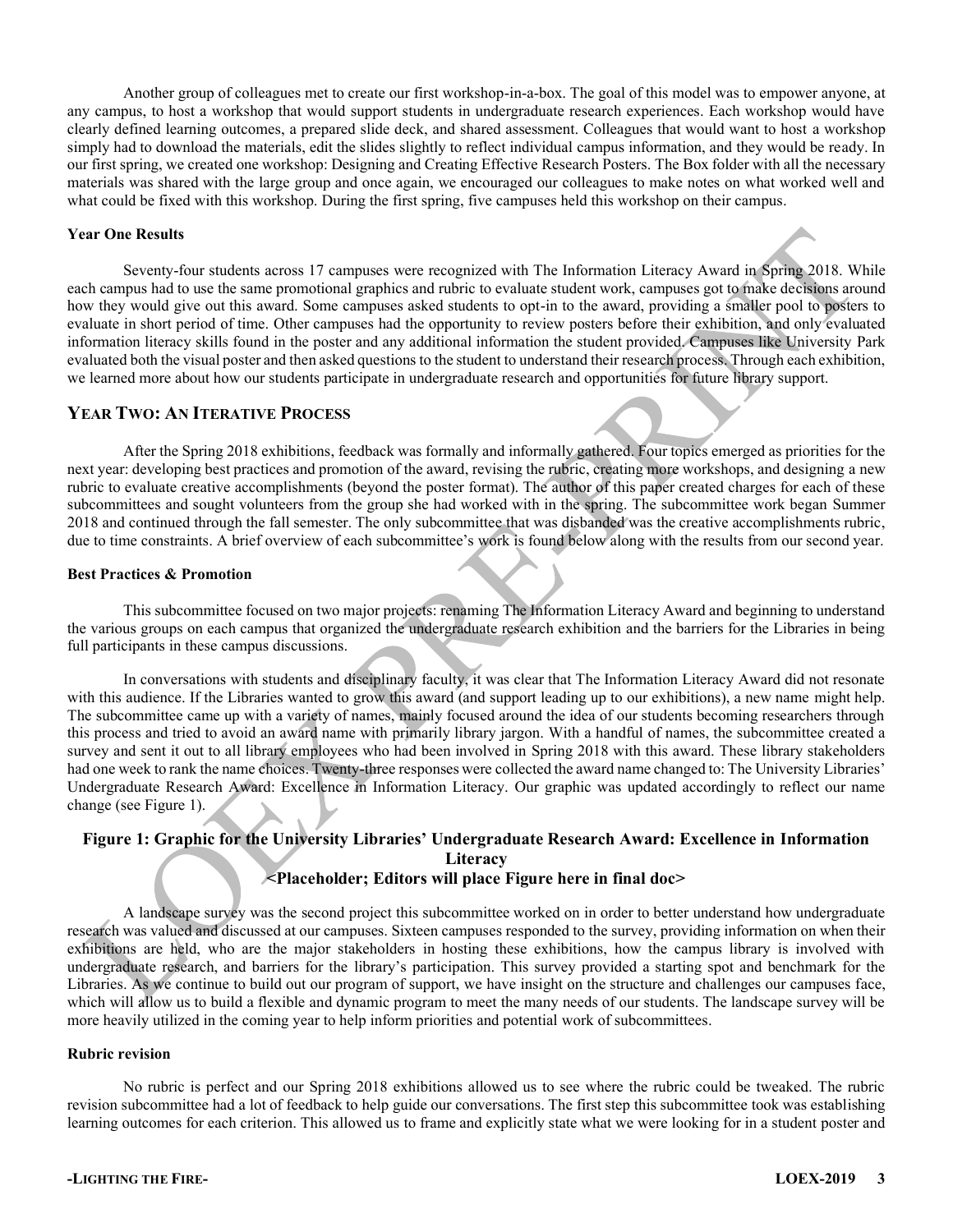helped to establish the skills levels. Our revised (and current) rubric, paired with our learning outcomes can be found in Appendix B. We also created a more robust set of questions (Appendix C) that could be used in the judging process. Not every question needed to be posed to students, but the subcommittee felt that if judges had a variety of questions, this would provide them with options. The subcommittee presented the new rubric to the group in early Fall 2018 and we have asked for feedback as we prepare to iterate on the rubric in Summer 2019. However, the one challenge we still face with our rubric is the abundance of library jargon; the full rubric best fits on a legal-size sheet of paper. We have learned that some campuses ask faculty to help judge the Libraries' award and are not always ready for our rubric. This will be a consideration as we begin to look ahead to another version of this rubric.

#### **Workshops in a Box**

Our final subcommittee focused on growing our collection of available workshops. Using feedback and insight gathered from Spring 2018, this group decided to create two new workshops: a general getting started with research workshop, aimed at students who were either interested in knowing more about undergraduate research, or were in the beginning stages of their research project and a workshop focused on preparing students to speak at the exhibition about their research and research process. These two workshops were created and the previous year's designing and creating an effective research poster workshop was revised. The subcommittee envisioned that these workshops could be done as a stand-alone workshop, but also would fit nicely as a suite. In addition to building up our workshops, the subcommittee also reviewed the workshop content with our rubric, in order to ensure that we were teaching the things we would evaluate students on during their exhibitions. Four campuses utilized the workshops in Spring 2019 and only the University Park campus used the workshops as a suite. More work will occur in Summer and Fall 2019 to create any additional workshops and investigate why campuses may or may not be using these workshops.

#### **Year Two Results**

Nineteen campuses participated in giving out The University Libraries' Undergraduate Research Award and we were able to recognize 105 students. The growth of both the number of campuses giving out the award, and the students who received it is incredible and exciting. Once again, we have learned about our students and undergraduate research experiences and are in the process of gathering feedback from all who were involved.

#### **NEXT STEPS & CONCLUSION**

The Libraries continue to make large strides in supporting undergraduate research at Penn State. With two years of exhibitions under our belt, we are excited for making changes and continuing to grow our program of support. In the upcoming months, working subcommittees will form once again, to tackle the next set of projects. We look forward to integrating the work of Willison and O'Regan (2007), who have created a framework for research skill development. Their work could guide our workshop in a box series and be a conversation starter with faculty who mentor undergraduate research experiences.

During the two years of coordinating this award, the author of this paper believes that an aligned approach allows the Libraries to be in a position to support our students in undergraduate research. Being involved in exhibitions across the Commonwealth allows us to see what these experiences look like and where our students need information literacy skills to do their work even better. From an institutional standpoint, giving this award out across the Commonwealth demonstrates our "one library, geographically dispersed," and has been a way for us to provide feedback to the university on how to work across the Commonwealth more effectively.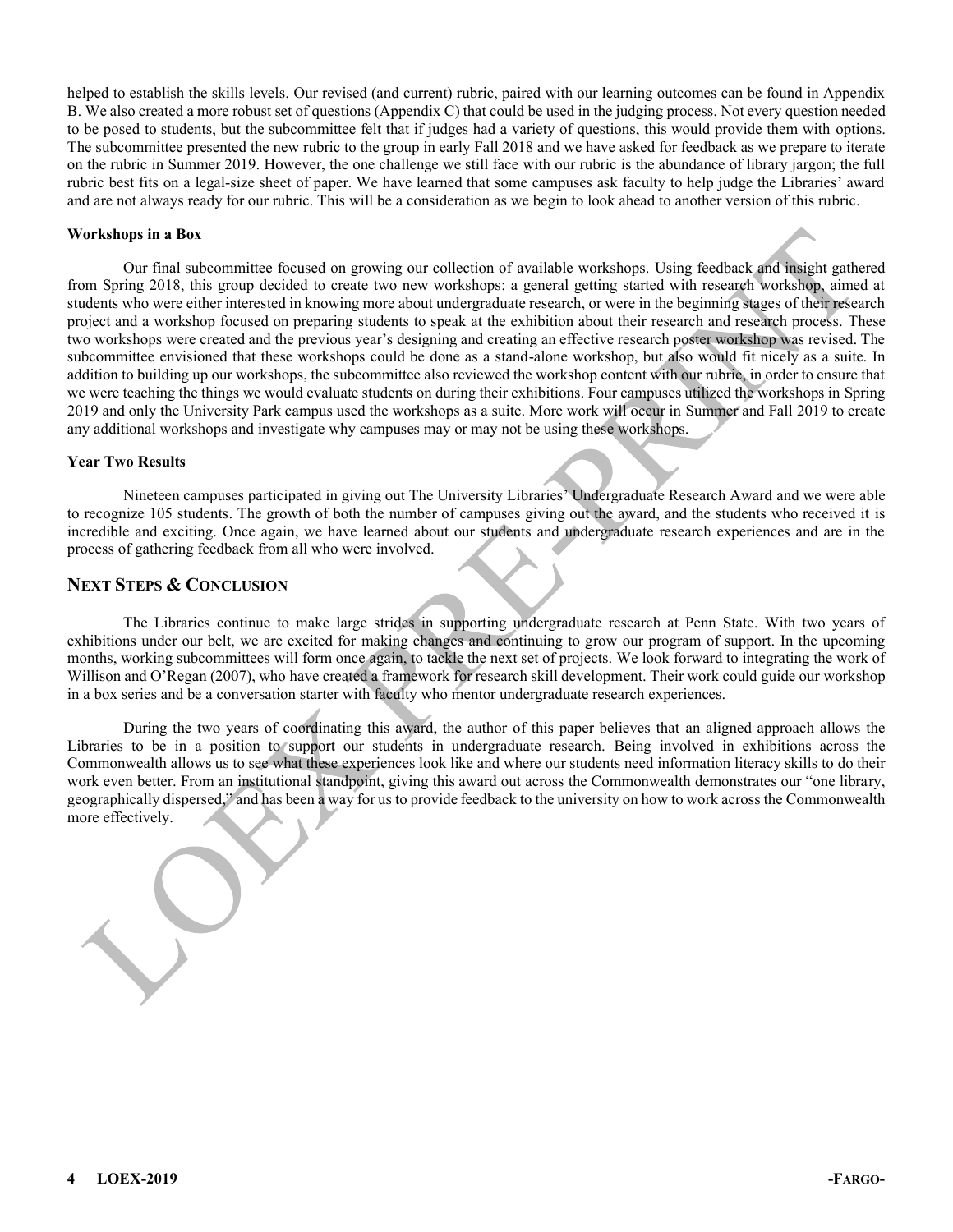#### **REFERENCES**

- Altman, J. D., Chiang, T., Hamann, C. S., Makhluf, H., Peterson, V., & Orel, S. E. (2019). Undergraduate research: A road map for meeting future national needs and competing in a world of change. *Council on Undergraduate Research White Paper No. 1*. Retrieved from:<https://www.cur.org/download.aspx?id=4023>
- Ausubel, D. P. (2000). *The Acquisition and Retention of Knowledge: A Cognitive View.* Dordecht, the Netherlands: Kluwer Academic Publishers.

Council on Undergraduate Research (n.d.). *Mission*. Retrieved fro[m https://www.cur.org/who/organization/mission/](https://www.cur.org/who/organization/mission/) 

- Handelsman, J., Ebert-May, D., Beichner, R., Bruns, P., Chang, A., DeHaan, R. & Gentile, J. (2004). Scientific Teaching. *Science* 304, 521-522. doi: 10.1126/science.1096022
- Hensley, M. K., & Davis-Kahl, S. (2017). *Undergraduate Research & the Academic Librarian: Case Studies and Best Practices.*  Chicago, IL: Association of College & Research Libraries.
- Hensley, M. K., Shreeves, S. L., & Davis-Kahl, S. (2014). A Survey of Library Support for Formal Undergraduate Research Programs. *College & Research Libraries 75*(4). Retrieved from<http://crl.acrl.org/index.php/crl/article/view/16370>
- Laursen, S., Hunter, A., Seymour, E., Thiry, H., & Melton, G. (2010). *Undergraduate Research in the Sciences: Engaging Students in Real Science.* San Francisco: Jossey-Bass.
- Lopatto, D. (2003). Undergraduate research experiences support science career decisions and active learning. *CBE-Life Science Education 6,* 297-306. doi: 10.1187/cbe.07-06- 0039
- Lopatto, D. (2010). *Science in Solution: The Impact of Undergraduate Research on Student Learning.* Washington, DC: Council on Undergraduate Research. Tucson, AZ: Research Corporation for Science Advancement.
- Osburn, J. M., & Karukstis, K. K. (2009). The benefits of undergraduate research, scholarship, and creative activity. In M. Boyd & J. Wesemann (Eds.), *Broadening Participation in Undergraduate Research: Fostering Excellence and Enhancing Impact*. Washington, DC: Council on Undergraduate Research.
- Penn State (n.d.). Penn State at a Glance: A statistical snapshot of the University. Retrieved from:<https://stats.psu.edu/>
- Senate Task Force on Undergraduate Research (2013). Undergraduate Research at Penn State: Informational.
- Seymour, E., Hunter, A., Laursen, S., & Deantoni, T. (2004). Establishing the benefits of research experiences for undergraduates in the sciences: First findings from a three-year study. *Science Education 88*(4), 493-534.
- The Boyer Commission on Educating Undergraduates in the Research University (1998). *Reinventing undergraduate education: A EOXHSULQW IRU \$PHULFD¶V UHVHDUFK XQLYHUVLWLHV* New York: Stony-Brook. Retrieved from: <https://files.eric.ed.gov/fulltext/ED424840.pdf>
- Willison, J., & O'Regan, K. (2007). Commonly known, commonly not known, totally unknown: A framework for students becoming researchers. *Higher Education Research & Development 24*(4), 393-409. doi: 10.1080/07294360701658609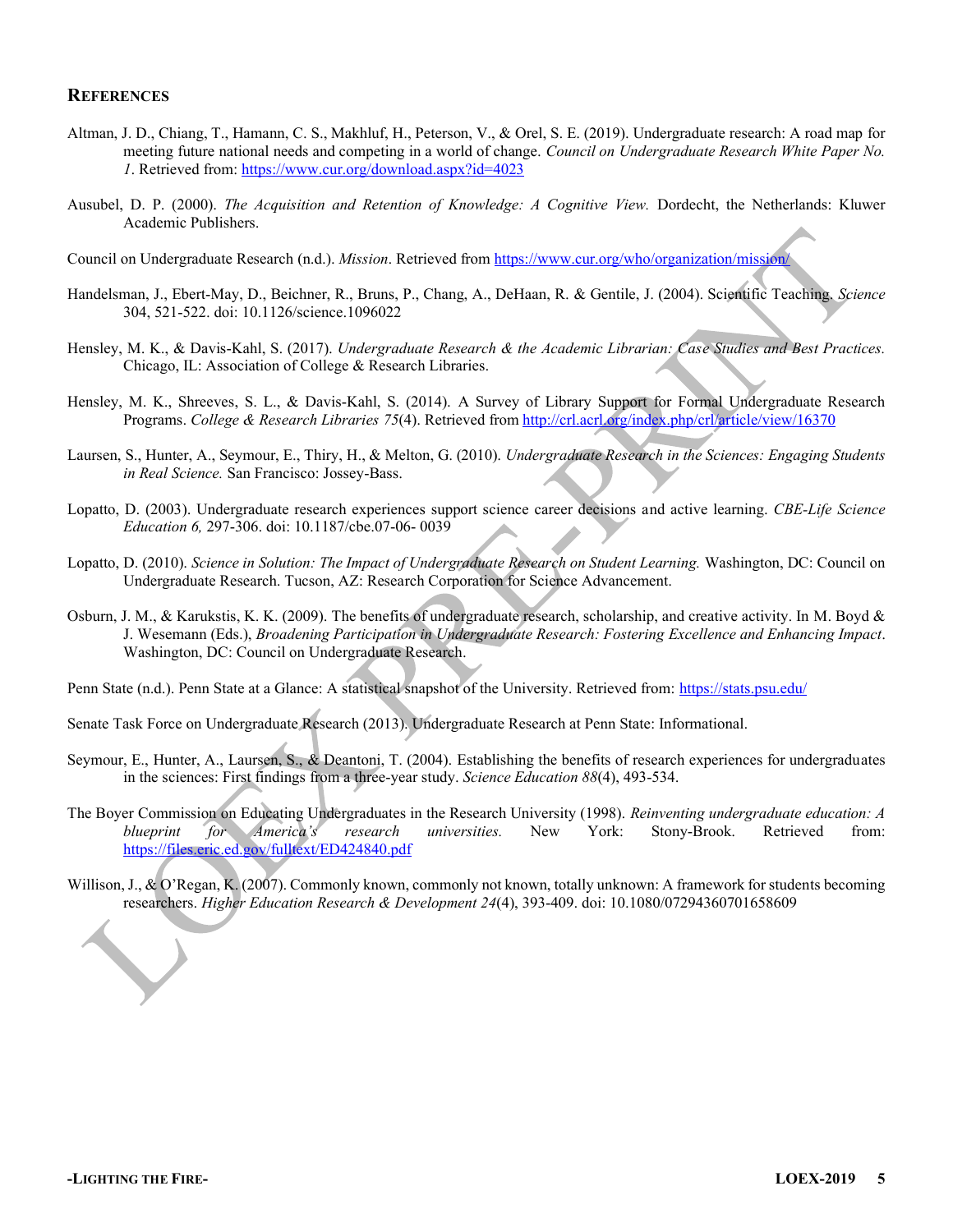### **APPENDIX A**

### **2018 Information Literacy Award Rubric**

| Criteria                                                                         | <b>Beginning skill set</b>                                                                                                                                                                    | Developing skill set                                                                                                                                                                        | <b>Accomplished skill set</b>                                                                                                                                                                                   | <b>Exemplary skill set</b>                                                                                                                                                                 |
|----------------------------------------------------------------------------------|-----------------------------------------------------------------------------------------------------------------------------------------------------------------------------------------------|---------------------------------------------------------------------------------------------------------------------------------------------------------------------------------------------|-----------------------------------------------------------------------------------------------------------------------------------------------------------------------------------------------------------------|--------------------------------------------------------------------------------------------------------------------------------------------------------------------------------------------|
| <b>Research process</b><br>and strategies                                        | Student's research<br>process is not<br>mentioned in the<br>project/entry.                                                                                                                    | Inclusion of basic<br>research process is<br>attempted; is<br>incomplete or vague.<br>Student has a hard<br>time articulating their<br>search strategy.                                     | Most of the research<br>process is shown, but there<br>are still some places where<br>it's unclear how the student<br>arrived at that<br>source/information                                                     | Research process<br>is clearly shown through<br>keyword searches,<br>subject headings, a<br>description of their<br>search strategy, etc.                                                  |
| <b>Source selection</b>                                                          | Sources are irrelevant<br>and/or inappropriate,<br>and do not contribute to<br>the goals of the project<br>or fit the information<br>need. Sources might<br>only be from an advisor<br>or PI. | Sources demonstrate a<br>weak understanding<br>of how to select<br>relevant and<br>appropriate sources<br>and match them to the<br>goals of the project<br>and fit the information<br>need. | Generally, selects relevant<br>and/or appropriate sources<br>that match the goals of the<br>project and information<br>need.                                                                                    | Sources are relevant<br>and/or appropriate,<br>come from a variety of<br>places, and match the<br>goals of the project. It's<br>clear the student<br>understands discipline<br>standards.  |
| <b>Source</b><br>integration                                                     | No evidence is used to<br>support or<br>contextualize<br>arguments; research<br>project appears to have<br>been done in isolation                                                             | Frequently fails to<br>integrate evidence to<br>support or<br>contextualize<br>arguments, which<br>interfere with the<br>ability to interpret<br>claims.                                    | Generally, sources are<br>integrated to support or<br>contextualize arguments,<br>but there are some obvious<br>omissions.                                                                                      | Evidence is well<br>integrated throughout<br>with all arguments<br>supported &<br>contextualized. Student<br>has articulated how their<br>research ties into the<br>scholarly conversation |
| <b>Citations</b>                                                                 | There are no citations<br>on the poster and visual<br>elements are lacking<br>proper credit/citations,<br>making it impossible to<br>locate original sources.                                 | Sources and visual<br>elements are cited in<br>the incorrect<br>disciplinary format<br>and some citations<br>have been omitted<br>entirely.                                                 | Sources and visual<br>elements are documented<br>in an appropriate<br>disciplinary format, but<br>with a few errors and<br>inconsistencies.                                                                     | Sources and visual<br>elements are cited in an<br>appropriate disciplinary<br>format consistently and<br>completely throughout.                                                            |
| Social, ethical, or<br>economic<br>considerations in<br>accessing<br>information | Project does not<br>showcase the student<br>grappling with ideas<br>around the access or<br>creation of information<br>used for their<br>research/project                                     | Student has begun to<br>engage with ideas<br>around access to<br>information but hasn't<br>fully reached the<br>understanding of<br>considerations around<br>production of<br>information   | Student recognizes their<br>role as a producer of<br>information and how they<br>participate in the scholarly<br>community, and role of<br>source types (commercial,<br>subscriptions, open access,<br>$etc.$ ) | Student not only<br>recognizes their role as<br>a producer of<br>information, and also<br>recognizes their<br>information privilege<br>and access to<br>information                        |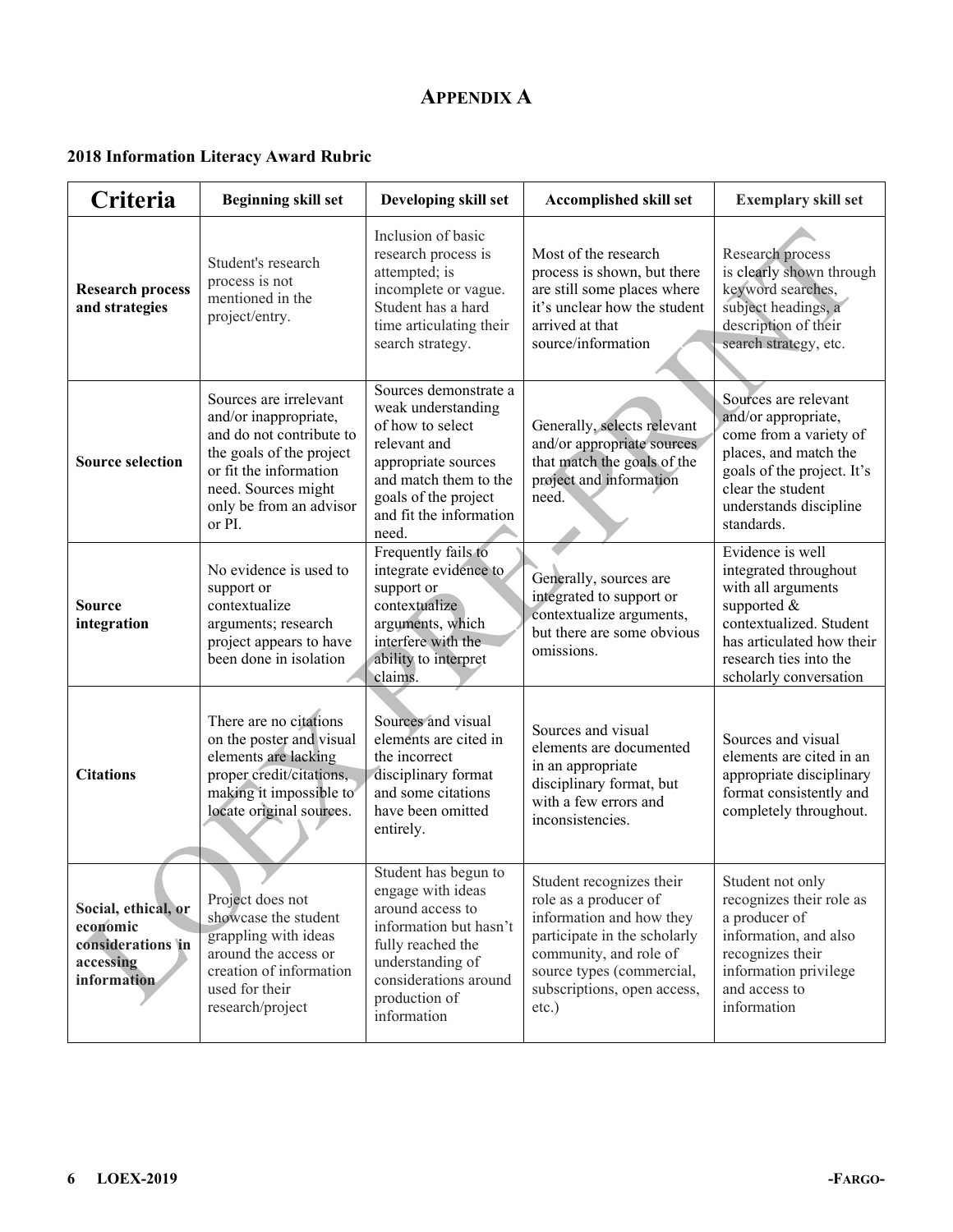### **APPENDIX B**

### **2019 Undergraduate Research Award Rubric**

|                                                            | <b>Learning objective</b>                                                                                                                                                                                                                                                                                                   | $Beginning - 1$                                                                                                                                                                                                             | Developing $-2$                                                                                                                                                                                                                                                                                                                      | $Accomplished - 3$                                                                                                                                                                                                                                    | Exemplary $-\overline{4}$                                                                                                                                                                                                                                                                                                                                                                                                                                                                                   |
|------------------------------------------------------------|-----------------------------------------------------------------------------------------------------------------------------------------------------------------------------------------------------------------------------------------------------------------------------------------------------------------------------|-----------------------------------------------------------------------------------------------------------------------------------------------------------------------------------------------------------------------------|--------------------------------------------------------------------------------------------------------------------------------------------------------------------------------------------------------------------------------------------------------------------------------------------------------------------------------------|-------------------------------------------------------------------------------------------------------------------------------------------------------------------------------------------------------------------------------------------------------|-------------------------------------------------------------------------------------------------------------------------------------------------------------------------------------------------------------------------------------------------------------------------------------------------------------------------------------------------------------------------------------------------------------------------------------------------------------------------------------------------------------|
| <b>Research</b><br><b>Process and</b><br><b>Strategies</b> | The student is able to<br>identify relevant<br>keywords and<br>appropriate databases<br>in order to develop and<br>efficient and effective<br>search strategy.                                                                                                                                                              | The student cannot<br>explain or show<br>evidence of having<br>used keywords or<br>selected databases<br>/ resources<br>appropriate to their<br>project.                                                                    | The student can<br>articulate or<br>provide evidence of<br>a search strategy,<br>but keywords may<br>be limited to<br>obvious ones for<br>the topic, and<br>database / resource<br>selection may be<br>general such as<br>Google or the<br>Libraries'<br>discovery layer.                                                            | The student can<br>articulate or provide<br>evidence of a search<br>strategy and an<br>evolution of<br>keyword<br>development through<br>the search process.<br>Database / resource<br>selection is<br>discipline-specific in<br>addition to general. | In addition to all the<br>criteria in<br>"Accomplished" the<br>student also uses<br>advanced search<br>strategies such as<br>using the<br>bibliography of<br>relevant works to<br>find sources, using<br>Web of Science<br>citations, browsing<br>through key journals<br>in their field, or<br>using advanced<br>database features<br>such as controlled<br>vocabulary.                                                                                                                                    |
| <b>Source</b><br>selection                                 | The student is able to<br>select the most relevant<br>information in order to<br>support their research<br>question and form a<br>cohesive understanding<br>of the scholarly<br>conversations<br>happening around the<br>topic.                                                                                             | Sources are<br>irrelevant and/or<br>inappropriate and<br>do not contribute<br>to the goals of the<br>project or fit the<br>information need.<br>Sources might be<br>from an advisor or<br>PI.                               | Only some of the<br>sources are relevant.<br>/ appropriate and<br>match the goals of<br>the project or fit the<br>information need.                                                                                                                                                                                                  | All sources are<br>relevant and<br>appropriate and<br>match the goals of<br>the project or<br>information need.                                                                                                                                       | In addition to all the<br>criteria in<br>"Accomplished"<br>sources are diverse<br>and demonstrate in-<br>depth knowledge of<br>the breadth of<br>scholarly<br>conversation in the<br>discipline.                                                                                                                                                                                                                                                                                                            |
| <b>Source</b><br>integration                               | The student is able to<br>integrate sources into<br>their own work in order<br>to contextualize how<br>this project fits into the<br>larger scholarly<br>conversation as well as<br>recognize how their<br>prior knowledge might<br>contribute to how they<br>integrate sources and<br>enter the scholarly<br>conversation. | No evidence is<br>used to support or<br>contextualize<br>arguments;<br>research appears to<br>have been done<br>isolation.<br>Student's prior<br>knowledge is<br>limited to<br>interjecting<br>opinion into the<br>project. | Evidence from<br>other sources does<br>not support or<br>contextualize the<br>arguments, which<br>interferes with the<br>ability to interpret<br>claims.<br>Student's prior<br>knowledge is<br>opinion based and<br>may interfere with<br>the ability to<br>balance their<br>opinion with the<br>ideas of their<br>selected sources. | Sources are<br>integrated to support<br>or contextualize<br>arguments.<br>Student's prior<br>knowledge allows<br>them to balance their<br>own opinions with<br>the knowledge of<br>their sources.                                                     | Sources are well<br>integrated to support<br>or contextualize<br>arguments, and the<br>student can articulate<br>how their research<br>adds to the scholarly<br>conversation around<br>this topic, whether<br>filling a gap or<br>furthering a<br>conversation.<br>Student's prior<br>knowledge allows<br>them to acknowledge<br>their own biases and<br>that is accounted for<br>in the project. This<br>prior knowledge<br>might also allow<br>them to use the<br>sources in a more<br>sophisticated way. |
| <b>Citations</b>                                           | The student is able to<br>cite their sources<br>appropriately in order                                                                                                                                                                                                                                                      | There are no<br>citations on the<br>poster and visual                                                                                                                                                                       | Sources and visual<br>elements are cited<br>but may be using                                                                                                                                                                                                                                                                         | All sources and<br>visual elements are<br>documented in an                                                                                                                                                                                            | All sources and<br>visual elements are<br>cited in an                                                                                                                                                                                                                                                                                                                                                                                                                                                       |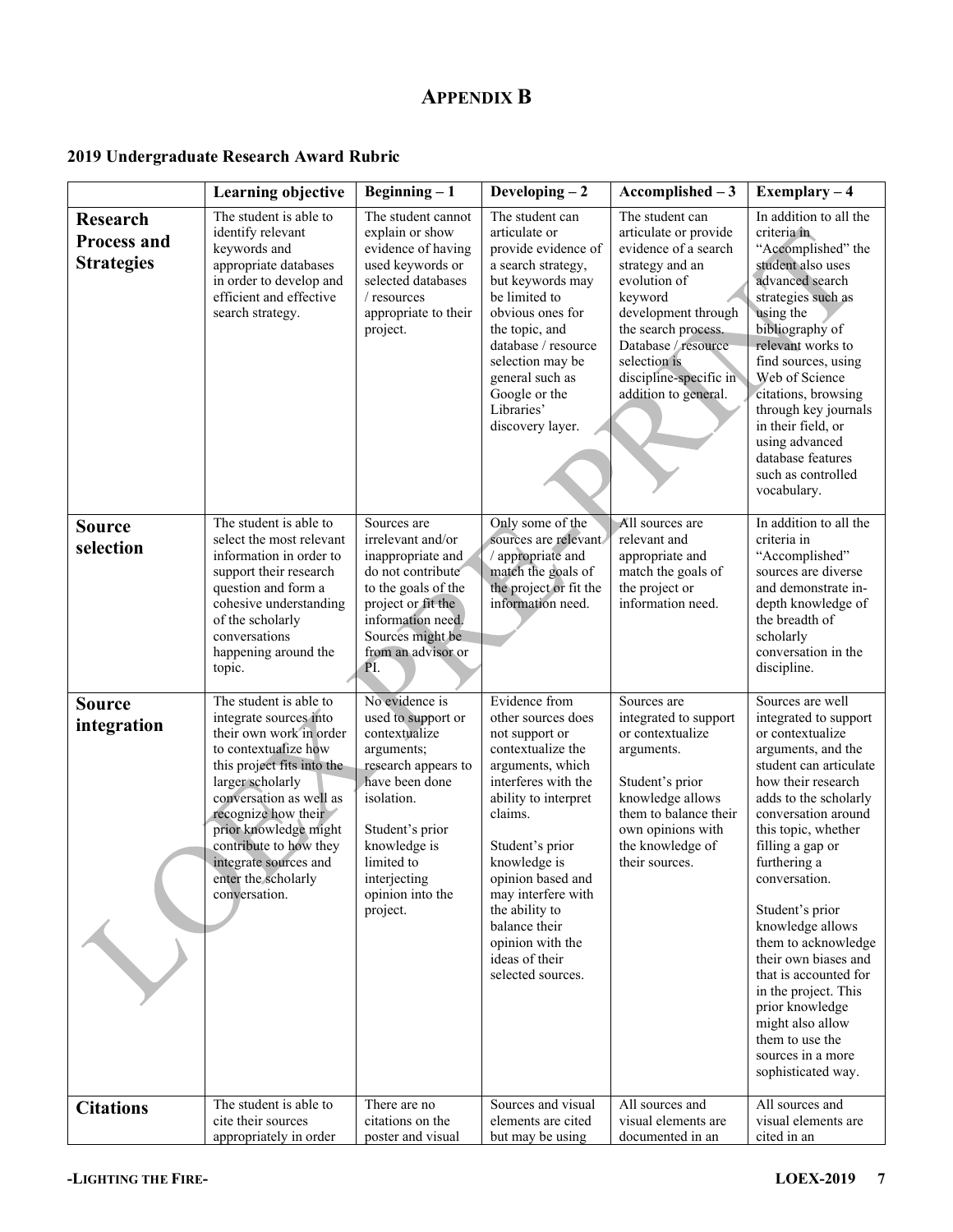|                                                                                                | to give appropriate<br>credit for the ideas of<br>others.                                                                                                                                                 | elements are<br>lacking proper<br>credit / citations<br>making it<br>impossible to<br>locate original<br>sources.                                                     | the incorrect<br>disciplinary format,<br>no traditional<br>format, or some<br>citations may be<br>missing entirely.                                                                                                              | appropriate<br>disciplinary format<br>but with a few errors<br>and inconsistencies.                                                                                                                                                               | appropriate<br>disciplinary format<br>consistently and<br>completely<br>throughout.                                                                                                                                                |
|------------------------------------------------------------------------------------------------|-----------------------------------------------------------------------------------------------------------------------------------------------------------------------------------------------------------|-----------------------------------------------------------------------------------------------------------------------------------------------------------------------|----------------------------------------------------------------------------------------------------------------------------------------------------------------------------------------------------------------------------------|---------------------------------------------------------------------------------------------------------------------------------------------------------------------------------------------------------------------------------------------------|------------------------------------------------------------------------------------------------------------------------------------------------------------------------------------------------------------------------------------|
| Social, Ethical,<br>or Economic<br><b>Considerations</b><br>in Accessing<br><b>Information</b> | The student is able to<br>articulate the cost of<br>accessing subscription-<br>based research<br>resources in order to<br>grapple with ideas of<br>access and privilege in<br>the information<br>economy. | The student does<br>not acknowledge<br>that information<br>has a cost or that<br>access is limited<br>based on<br>institutional<br>affiliation (or lack)<br>thereof). | The student<br>acknowledges that<br>some information<br>is found freely on<br>the web and that<br>some is found<br>through Library<br>databases but can<br>only vaguely<br>describe that that<br>means about cost<br>and access. | The student<br>acknowledges that<br>some information is<br>found freely on the<br>web and that some is<br>found through<br>Library databases<br>and can describe the<br>impact that might<br>have on their own<br>research and that of<br>others. | In addition to all the<br>criteria in<br>"Accomplished" the<br>student also<br>acknowledges that as<br>an information<br>producer they need<br>to think about how<br>they share their own<br>research with a<br>broader community. |

## **APPENDIX C**

|                                                                                                 | <b>Questions</b>                                                                                                                                                                                                                                                                                                                                                                                                                                                                                                                                                                                                                                                        |
|-------------------------------------------------------------------------------------------------|-------------------------------------------------------------------------------------------------------------------------------------------------------------------------------------------------------------------------------------------------------------------------------------------------------------------------------------------------------------------------------------------------------------------------------------------------------------------------------------------------------------------------------------------------------------------------------------------------------------------------------------------------------------------------|
| <b>Research Process and Strategies</b>                                                          | How did you determine your keywords and what databases to use? Did you seek<br>1.<br>out any help in this process?<br>Why did you pick [x database]? How did you know [x database] could help answer<br>2.<br>your research question?                                                                                                                                                                                                                                                                                                                                                                                                                                   |
|                                                                                                 | Did you talk to your faculty mentor/PI/professor to learn what are core journals or<br>3.<br>conferences for your discipline?<br>How did you use your search results to find additional sources?<br>4.                                                                                                                                                                                                                                                                                                                                                                                                                                                                  |
| <b>Source selection</b>                                                                         | What was your research question?<br>$\mathbf{1}$<br>What was the information need of your project?<br>$\hat{c}$<br>Are the sources selected appropriate for the discipline?<br>3.<br>What criteria did you use to evaluate which sources were most appropriate for your<br>4.<br>project?                                                                                                                                                                                                                                                                                                                                                                               |
| <b>Source integration</b>                                                                       | Why did you pick this research topic? Did you have any prior knowledge on this<br>1.<br>research topic before you got started with this project/lab?<br>$\overline{2}$ .<br>Who are other scholars doing this research? Whose work are you building off of for<br>your research?<br>Who are others in your field doing this type of research? How does your<br>3 <sub>1</sub><br>work/project complement, complicate, or add to the conversation around this<br>topic?                                                                                                                                                                                                  |
| <b>Citations</b>                                                                                | What citation style did you use and why did you use this style? Did you have any<br>1.<br>challenges using this style?<br>Are any of your visuals on your poster created by someone else? If so, how did you<br>2.<br>go about giving them credit for their work?<br>If you did not create the visuals yourself, where did you find the images you used<br>3.<br>for your project, and how did you determine the creator's permission for use?                                                                                                                                                                                                                          |
| <b>Social, Ethical, or Economic</b><br><b>Considerations in Accessing</b><br><b>Information</b> | How do you think the results of your research poster/project would have changed if<br>1.<br>you did not have access to a certain database/journal? What's the impact?<br>2.<br>With your results, who have you shared your project with? Do you have any plans<br>to share this more broadly, in your discipline or in the general community? Why<br>does your project matter? To your discipline? To society?<br>How did you pay for the information that you accessed?<br>3.<br>Which of the resources that you used will you still have access to once you<br>4.<br>graduate?<br>How would you have found this information if you were an independent scholar?<br>5. |